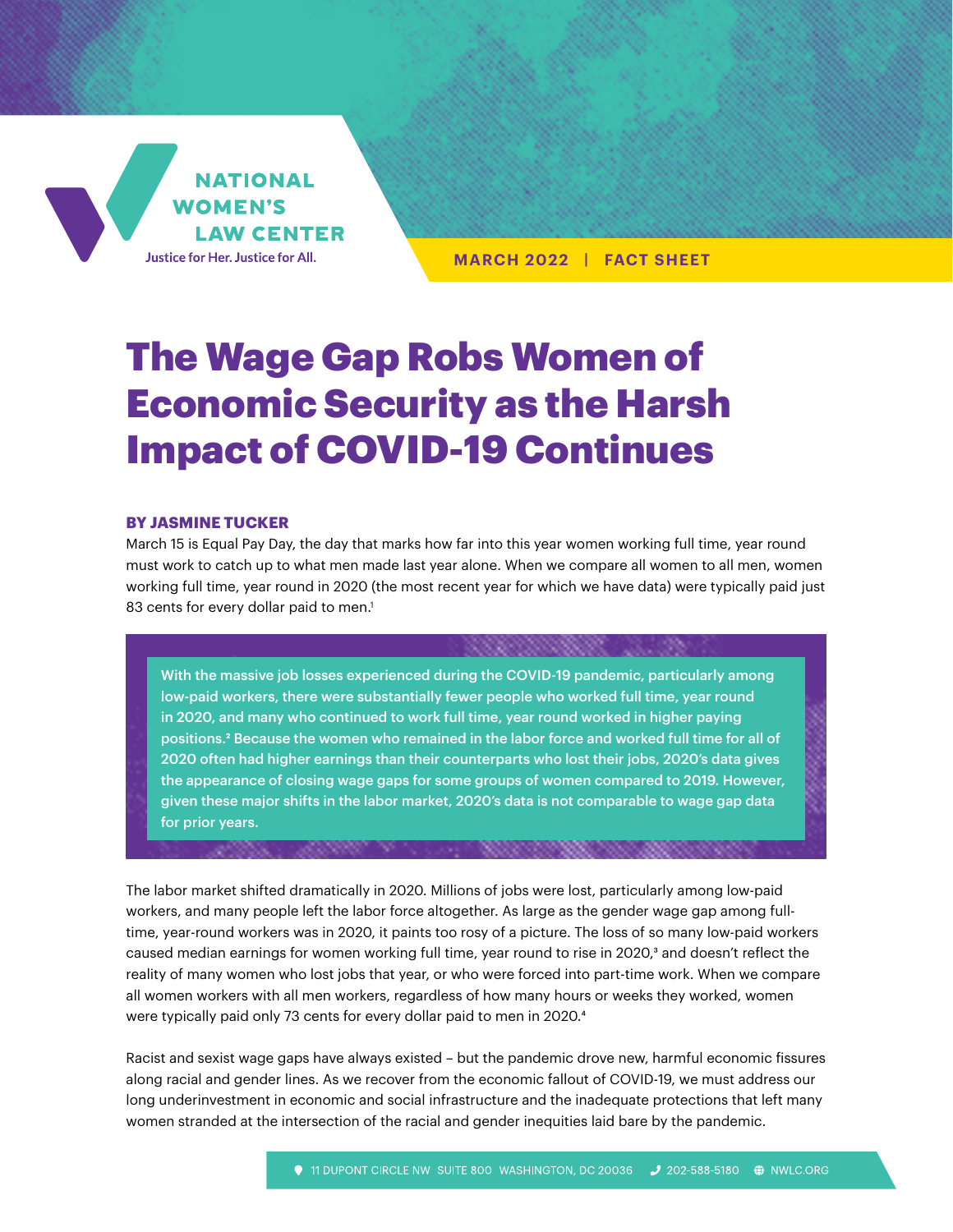# **The economic crisis continues for many women.**

Racial and gender wage gaps are nothing new – but the COVID-19 pandemic and resulting economic downturn have exacerbated longstanding inequities and threaten to widen these wage gaps. In 2020, the gender wage gap typically cost women working full time, year round \$870 per month or \$10,435 per year<sup>5</sup> – sharply compromising their ability to weather the economic crisis that has gone hand-in-hand with COVID-19. And while the severity of the crisis has lessened since 2020, the data is clear: its racial and gender impacts continue, especially for Black and Latina women.

- Women lost nearly 11.9 million jobs between February and April 2020<sup>6</sup> and are still short over 1.4 million jobs since the start of the pandemic.
- **•** Over 1.1 million fewer women were in the labor force in February 2022 than in February 2020, meaning they are neither working nor looking for work.
- Black women and Latinas continue to experience unemployment rates that are higher than white men's.<sup>7</sup>
- **•** Nearly 3 in 10 women ages 20 or older were unemployed in February 2022 (29.0 percent) and had been looking for work for six months or longer.8
- **•** In December 2021, Black, non-Hispanic women and Latinas were more likely than white, non-Hispanic men and women to report a recent loss of household employment income.<sup>9</sup>
- **•** In December 2021, Black, non-Hispanic women and Latinas were more likely than white, non-Hispanic men and women to be behind on their rent.
- **•** In December 2021, Black, non-Hispanic women and Latinas were more likely than white, non-Hispanic men and women to not have enough to eat.10

Though fewer women are out of work, behind on their rent, or suffering from food insufficiency compared to a year ago,<sup>11</sup> the economic impact of the pandemic may be long lasting. Employers, for example, may pay lower wages to employees who have been out of work for long stretches of time. Lost earnings during the pandemic also mean some women will be less likely to afford education and training that would allow them to move up or into another field. The pandemic may lead women to face larger wage gaps in the years to come.

### **The wage gap costs women tens of thousands of dollars every year and hundreds of thousands over a lifetime.**

The loss of 17 cents on the dollar adds up over a month, a year, and a lifetime. If today's median wage gap for full-time, yearround workers does not close, women stand to lose \$10,435 each year. This annual wage gap could have paid for more than 9 months of rent,<sup>12</sup> nearly 13 months' worth of groceries,<sup>13</sup> or a year's worth of child care costs.<sup>14</sup> It could have been a lifeline for women and their families during this crisis.

If the current wage gap does not close, a woman starting her career today with full-time, year-round work stands to lose \$417,400 over the course of a 40-year career.<sup>15</sup> Assuming a woman and her male counterpart begin working full time, year round at age 20, the wage gap means a woman would have to work until she is 72 to be paid what a man has been paid by age 60.16 But Latina women working full time, year round face typical lifetime losses that total over \$1.1 million, for Native American women working full time, year round it is nearly \$1.1 million, and for Black women working full time, year round, it is nearly \$1 million.17 This makes it impossible for Latina, Native American, and Black women to ever catch up.

Unequal pay means more than women having less money to cover their current expenses. It has ripple effects that mean women miss key opportunities to build wealth and future economic security for themselves and their families.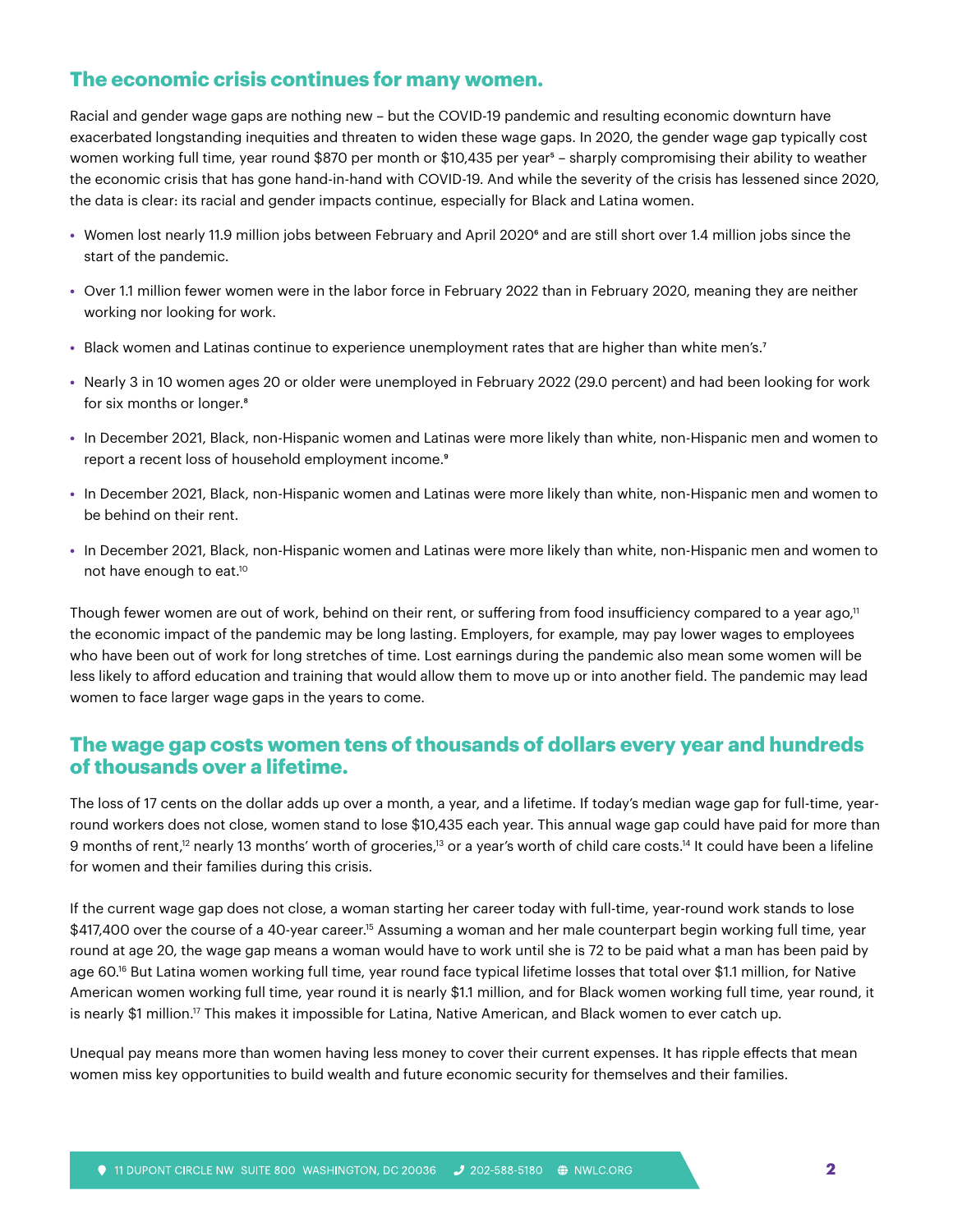#### **HOW MUCH WOMEN WORKING FULL TIME, YEAR ROUND LOSE TO THE WAGE GAP, BY RACE/ETHNICITY**

| <b>Women by race/ethnicity</b>                                          | What women were paid for<br>every dollar paid to white,<br>non-Hispanic men in 2020 | <b>Typical</b><br>monthly losses | <b>Typical</b><br>annual losses | <b>Typical losses over a</b><br>40-year career |
|-------------------------------------------------------------------------|-------------------------------------------------------------------------------------|----------------------------------|---------------------------------|------------------------------------------------|
| Asian American, Native Hawaiian,<br>and Pacific Islander (AANHPI) women | \$0.95                                                                              | \$250                            | \$3,000                         | \$120,000                                      |
| <b>Black women</b>                                                      | \$0.64                                                                              | \$2,035                          | \$24,420                        | \$976,800                                      |
| Latinas                                                                 | \$0.57                                                                              | \$2,409                          | \$28,911                        | \$1,156,440                                    |
| Native American women                                                   | \$0.57                                                                              | \$2,250                          | \$27,000                        | \$1,080,000                                    |
| White, non-Hispanic women                                               | \$0.79                                                                              | \$1,158                          | \$13,898                        | \$555,920                                      |

**Source: Figures for Black women, Latinas, and white, non-Hispanic women are NWLC calculations using Table PINC-05, U.S. Census Bureau, Current Population Survey, 2021 Annual Social and Economic Supplement,<https://www.census.gov/data/tables/time-series/demo/income-poverty/cps-pinc/pinc-05.html>. Figures for AANHPI women and Native American women are NWLC calculations based on 2020 American Community Survey microdata, [https://www.census.gov/programs-surveys/acs/.](https://www.census.gov/programs-surveys/acs/) Respondents to both surveys self-identify their sex as either male or female and self-identify their race and whether they are of Hispanic, Latino, or Spanish origin.**

## **When we look at all workers, and not just full-time, year-round workers, the gender wage gap is even larger.**

Given the labor market shifts of 2020, the wage gap for those who worked full time, year round in 2020 does not adequately reflect the substantial wage gaps experienced by working women writ large. Women lost a majority of the nearly 22 million jobs lost between February and April 2020 and continue to be a majority of net job losers.<sup>18</sup> Women are also more likely than men to work part time, and women lost all of the net part-time jobs lost between 2019 and 2021.<sup>19</sup>

When comparing all women who worked in 2020 with all men who worked, regardless of how many hours or weeks they worked, women were typically paid just 73 cents for every dollar paid to men, and the numbers were even wider for many women of color when compared to white, non-Hispanic men.<sup>20</sup>



**Source: Figures for Black women, Latinas, and white, non-Hispanic women are NWLC calculations based on U.S. Census Bureau, Current Population Survey, 2021 Annual Social and Economic Supplement, Table P-41, [https://www.census.gov/data/tables/](https://www.census.gov/data/tables/time-series/demo/income-poverty/historical-income-people.html) [time-series/demo/income-poverty/historical-income-people.html.](https://www.census.gov/data/tables/time-series/demo/income-poverty/historical-income-people.html) Figures for AANHPI women and Native American women are NWLC calculations based on 2020 American Community Survey microdata,<https://www.census.gov/programs-surveys/acs/>. Respondents to both surveys self-identify their sex as either male or female and self-identify their race and whether they are of Hispanic, Latino, or Spanish origin.**